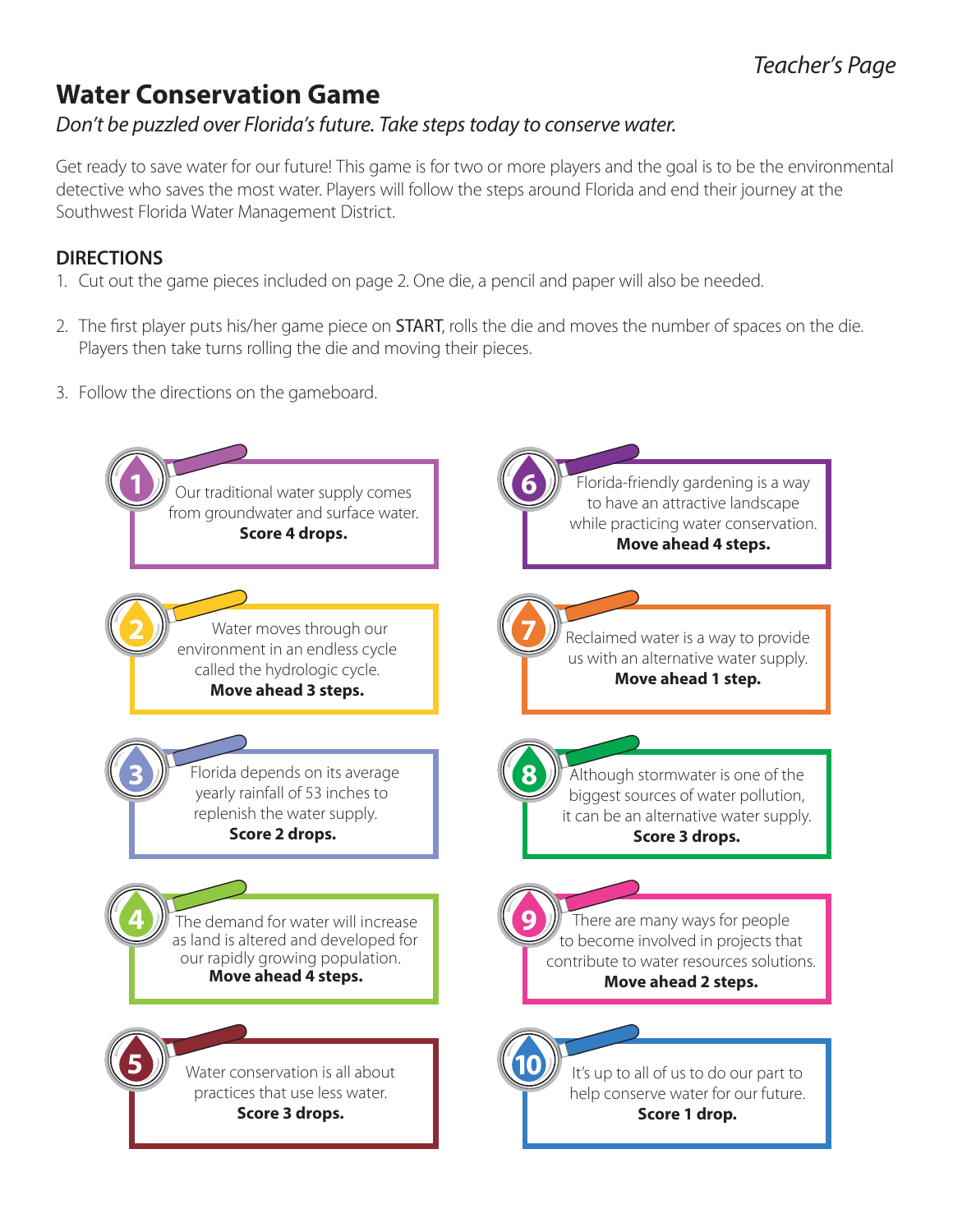### **Water Conservation Game** (page 3)